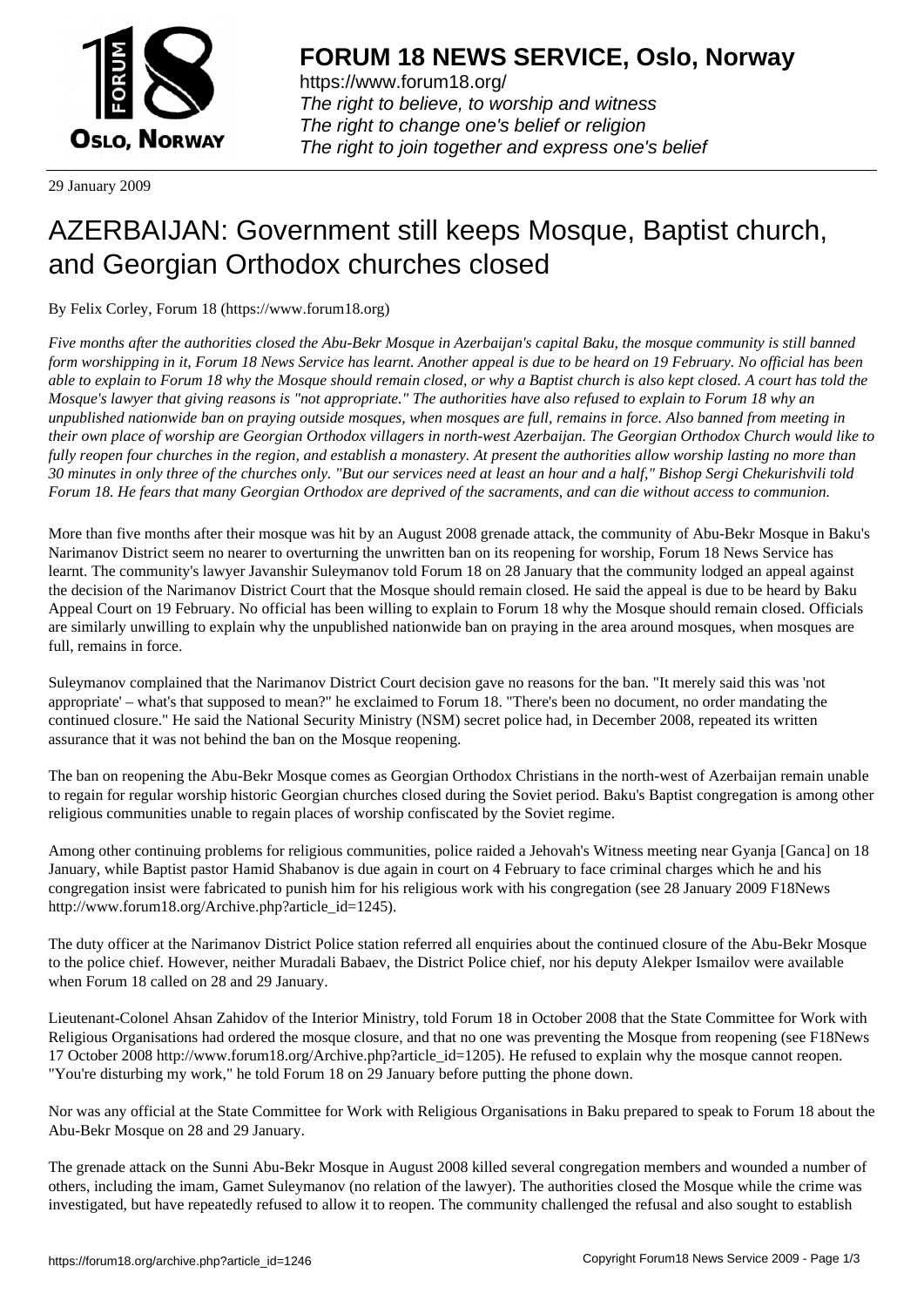$N$  is a contract  $\omega$  in the  $\omega$  -forumation  $\omega$ 

Those who used to attend the Abu-Bekr Mosque have been forced to worship in private homes since the mosque's closure, Suleymanov told Forum 18. He said police at the city's three other Sunni mosques turn away many of those seeking to attend Friday prayers, saying they are full.

Muslims have told Forum 18 that a nationwide "temporary" ban on praying outside mosques, imposed in August 2008 also remains in force (see F18News 17 October 2008 http://www.forum18.org/Archive.php?article\_id=1205).

Also unable to meet in their own place of worship, as well as to restore and reopen it, are Georgian Orthodox villagers in Kurmukh, in Kakh [Qax] District, not far from Azerbaijan's north-western border with Georgia. Local villagers – who are overwhelmingly ethnic Georgians - reopened the 100-year-old St George's Church several years ago, but the authorities sealed it in 2007, claiming that as a historical monument it could not be used. Local Georgians told Forum 18 on 28 January that the authorities have since then allowed the community to hold services at the Church twice a year – on the feasts of St George in May and November.

However, the authorities have not yet allowed the community to restore the Church or to reopen it regularly. "Of course we want to restart regular services," one local Georgian told Forum 18. "Discussions with the authorities are still underway. As soon as agreement is reached we would like to start restoration – the church is still ruined on the inside." The Georgian said discussions are now underway at the interstate level between Azerbaijan and Georgia, and that local Georgian Orthodox hope for a positive outcome.

Pushing for a resolution to the problem is Sozar Subari, Georgia's Human Rights Ombudsperson. He travelled to the village in November 2007 with his Azeri colleague Elmira Suleymanova, but failed to reach a solution, as he told Forum 18 in the Georgian capital Tbilisi on 9 December 2008. "The authorities won't allow the Orthodox to pray there," he lamented.

The Azerbaijani authorities have allowed only one Georgian Orthodox church in the country – in Gakhinglov, also in Kakh District – to reopen and gain state registration, served by one priest from Georgia, currently Fr Badri Archvadze.

Bishop Sergi Chekurishvili of Nekrisi, whose diocese in eastern Georgia includes the Kakh District and who estimates he has visited the District more than twenty times, was also present when the two Ombudspersons visited Kurmukh. He insists that friendly mutual relations between Georgians and Azeris are the way to resolve the problems for his flock in western Azerbaijan. "We have helped local ethnic Azeris here in eastern Georgia build mosques and not obstructed them – it's a question of mutual respect," he told Forum 18 from Georgia on 29 January.

Bishop Sergi said the Church would like to establish a monastery at Kurmukh once the Church is returned and restoration complete. He said that the Church would also like to reopen a further three historic churches in ethnic Georgian villages in the District. "At the moment Fr Badri is allowed to hold a service in any of these village churches lasting no more than half an hour," he reported. "But our services need at least an hour and a half. And it is difficult and takes a long time for our faithful to reach the Gakhinglov church – especially the elderly."

Bishop Sergi also fears that with only one priest, many Georgian Orthodox are deprived of the sacraments, especially the elderly in more remote villages who can die without access to communion.

Anar Alizade, who handles non-Muslim religious communities at the State Committee for Work with Religious Organisations in Baku, refused to explain why Georgian Orthodox villagers cannot pray regularly in their churches, including in Kurmukh. "You're not neutral," he told Forum 18 from Baku on 28 January. "Why can't Azeris pray in Nagorno-Karabakh?" he asked, without explaining what this had to do with the Georgian Orthodox in Kurmukh. "I'm a refugee from Karabakh myself." He then said he had no more time and put the phone down.

The authorities' long-running refusal to return the historic Baptist church close to the main railway station in central Baku was one of the topics raised with the State Committee by a visiting European Baptist Federation delegation in mid-January. The dilapidated church building has been used as a cinema, games hall and repair workshop in recent years.

One of those who helped build the church a century ago was the grandfather of the current head of the Baptist Union, Ilya Zenchenko. The Baptist Union has been seeking its return since 1989 so that it can be reopened as a place of worship (see F18News 23 November 2005 http://www.forum18.org/Archive.php?article\_id=694). (END)

For a personal commentary, by an Azeri Protestant, on how the international community can help establish religious freedom in Azerbaijan, see http://www.forum18.org/Archive.php?article\_id=482.

For more background information see Forum 18's Azerbaijan religious freedom survey at http://www.forum18.org/Archive.php?article\_id=1192.